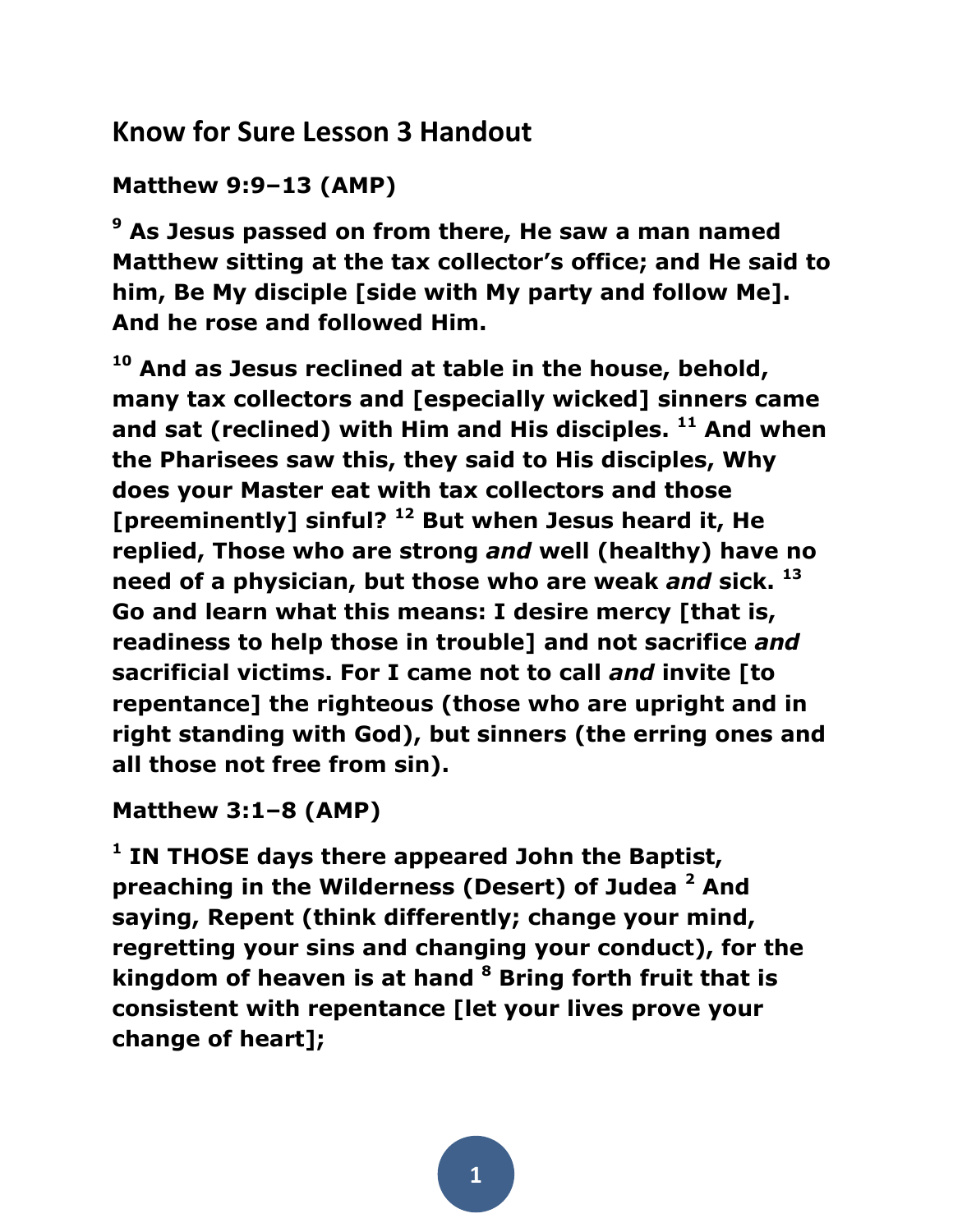**Matthew 4:17 (AMP)** 

**<sup>17</sup> From that time Jesus began to preach, crying out, Repent (change your mind for the better, heartily amend your ways, with abhorrence of your past sins), for the kingdom of heaven is at hand.** 

*J.D. Greear - Repentance is acknowledging that Jesus is Lord of everything as a matter of who He is. Whatever your disagreement with Jesus, He is right and you are wrong – be that your position on abortion, sex before marriage, homosexuality, generosity or anything.*



*Repentance is not merely changing your actions; it is changing your actions because you have changed your attitude about Jesus' authority and glory.* 

*Repentance is not the absence of struggle – it is the absence of settled defiance.*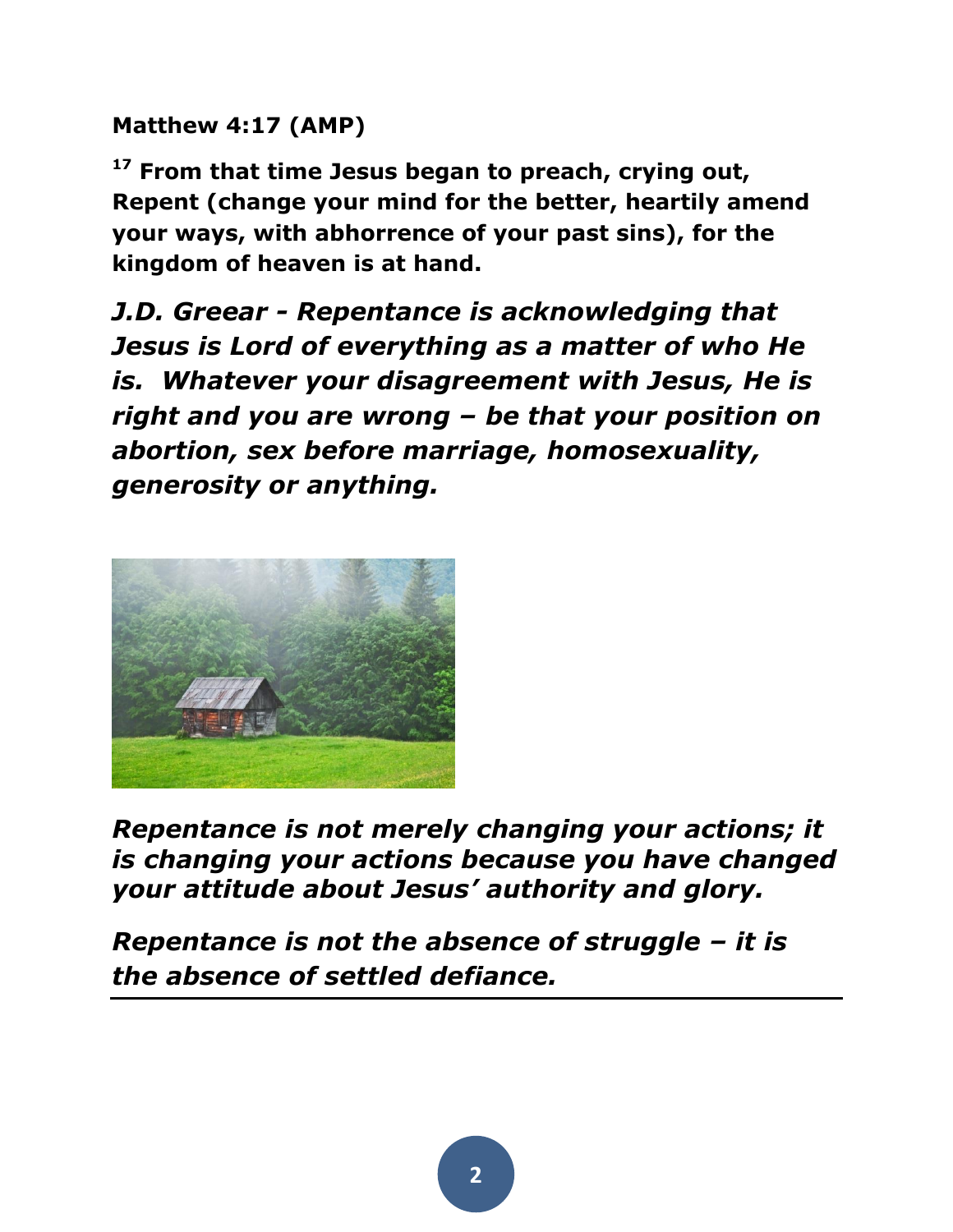

### **Romans 7:14–25 (NASB95)**

**<sup>14</sup> For we know that the Law is spiritual, but I am of flesh, sold into bondage to sin. <sup>15</sup> For what I am doing, I do not understand; for I am not practicing what I** *would* **like to**  *do,* **but I am doing the very thing I hate.** 

**<sup>18</sup> For I know that nothing good dwells in me, that is, in my flesh; for the willing is present in me, but the doing of the good** *is* **not. <sup>19</sup> For the good that I want, I do not do, but I practice the very evil that I do not want. <sup>20</sup> But if I am doing the very thing I do not want, I am no longer the one doing it, but sin which dwells in me. <sup>21</sup> I find then the principle that evil is present in me, the one who wants to do good. <sup>22</sup> For I joyfully concur with the law of God in the inner man, <sup>23</sup> but I see a different law in the members of my body, waging war against the law of my mind and making me a prisoner of the law of sin which is in my members. <sup>24</sup> Wretched man that I am! Who will set me free from the body of this death? <sup>25</sup> Thanks be to God through Jesus Christ our Lord! So then, on the one hand I myself with my mind am serving the law of God, but on the other, with my flesh the law of sin.** 

**Hebrews 12:5 And have you forgotten the exhortation that addresses you as sons?**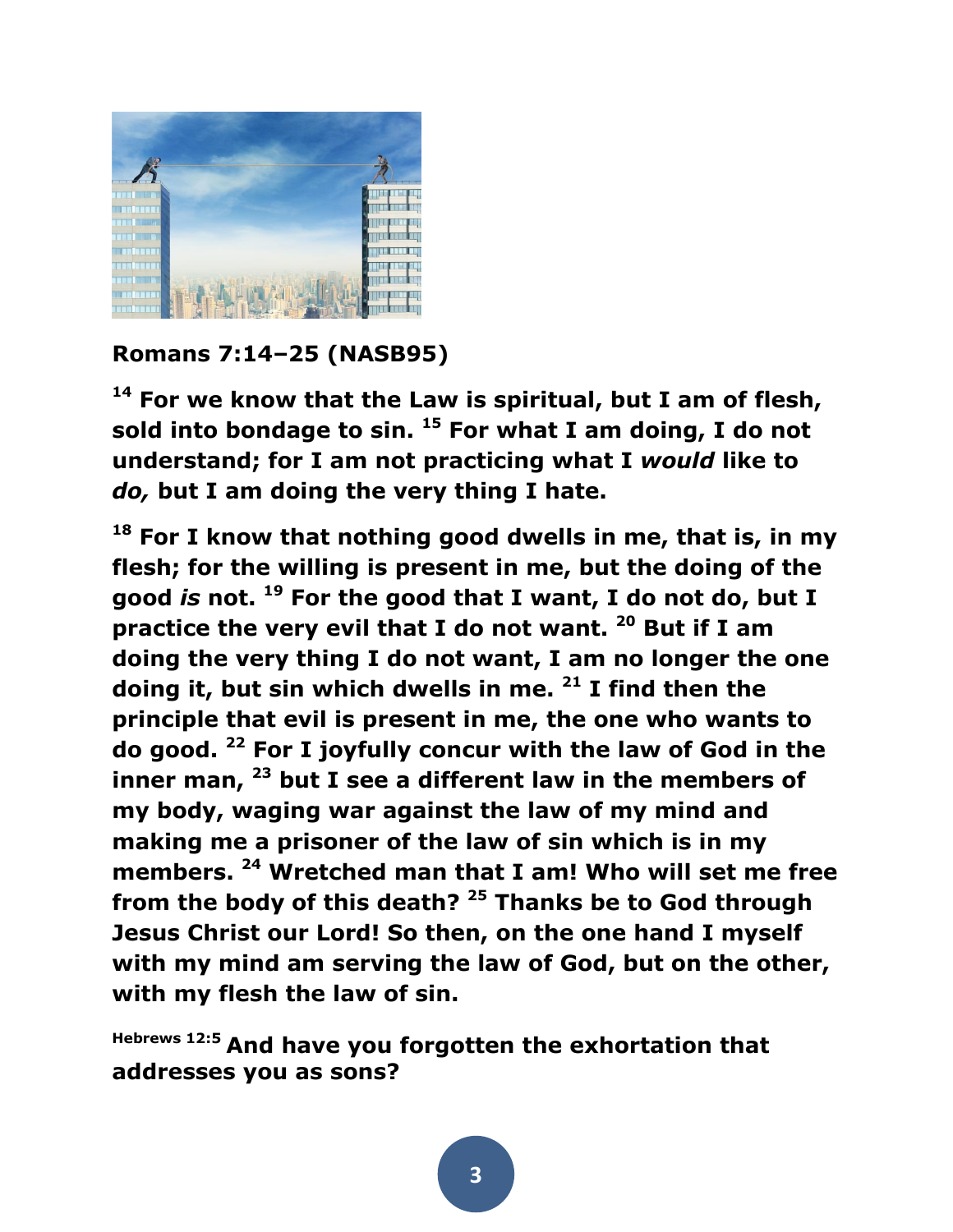- **"My son, do not regard lightly the discipline of the Lord, nor be weary when reproved by him.**
- **<sup>6</sup> For the Lord disciplines the one he loves, and chastises every son whom he receives."**

**7 It is for discipline that you have to endure. God is treating you as sons. For what son is there whom his father does not discipline? <sup>8</sup> If you are left without discipline, in which all have participated, then you are illegitimate children and not sons. <sup>9</sup> Besides this, we have had earthly fathers who disciplined us and we respected them. Shall we not much more be subject to the Father of spirits and live? <sup>10</sup> For they disciplined us for a short time as it seemed best to them, but he disciplines us for our good, that we may share his holiness. <sup>11</sup> For the moment all discipline seems painful rather than pleasant, but later it yields the peaceful fruit of righteousness to those who have been trained by it.**

**The job of a football coach is to make men do what they don't want to do, in order to achieve what they've always wanted to be. Tom Landry**

**\_\_\_\_\_\_\_\_\_\_\_\_\_\_\_\_\_\_\_\_\_\_\_\_\_\_\_\_\_\_\_\_\_\_\_\_\_\_\_\_\_\_\_\_\_\_\_**

**1 John 3:9 (NASB95)** 

**<sup>9</sup> No one who is born of God practices sin, because His seed abides in him; and he cannot sin, because he is born of God.** 

**1 John 3:6-9(AMP)** 

**<sup>6</sup> No one who abides in Him [who lives and remains in communion with and in obedience to Him—deliberately, knowingly, and habitually] commits (practices) sin. No one who [habitually] sins has either seen** *or* **known Him**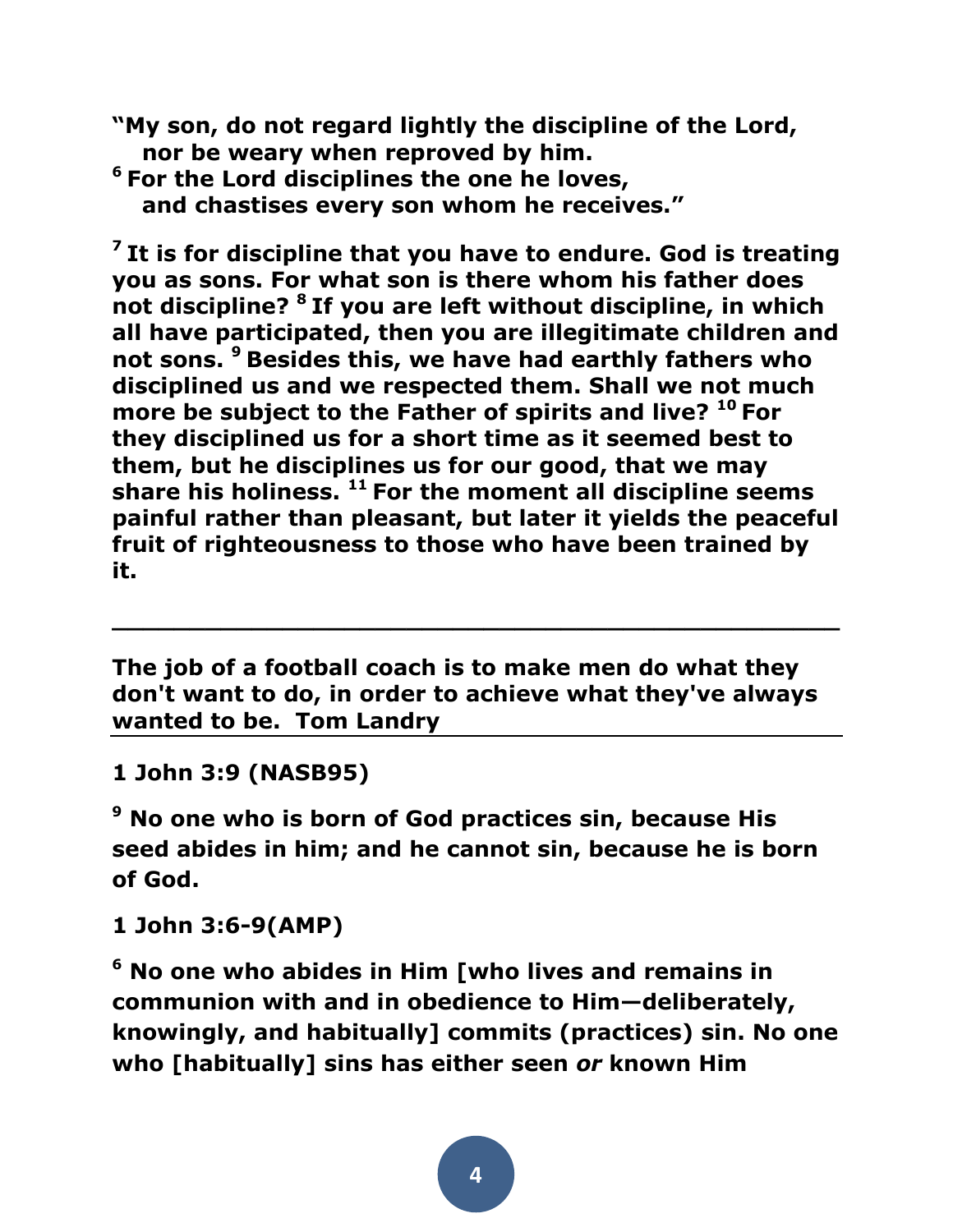**[recognized, perceived, or understood Him, or has had an experiential acquaintance with Him].** 

**<sup>9</sup> No one born (begotten) of God [deliberately, knowingly, and habitually] practices sin, for God's nature abides in him [His principle of life, the divine sperm, remains permanently within him]; and he cannot practice sinning because he is born (begotten) of God.**



## **2 Corinthians 5:17 (AMP)**

**<sup>17</sup> Therefore if any person is [ingrafted] in Christ (the Messiah) he is a new creation (a new creature altogether); the old [previous moral and spiritual condition] has passed away. Behold, the fresh** *and* **new has come!** 

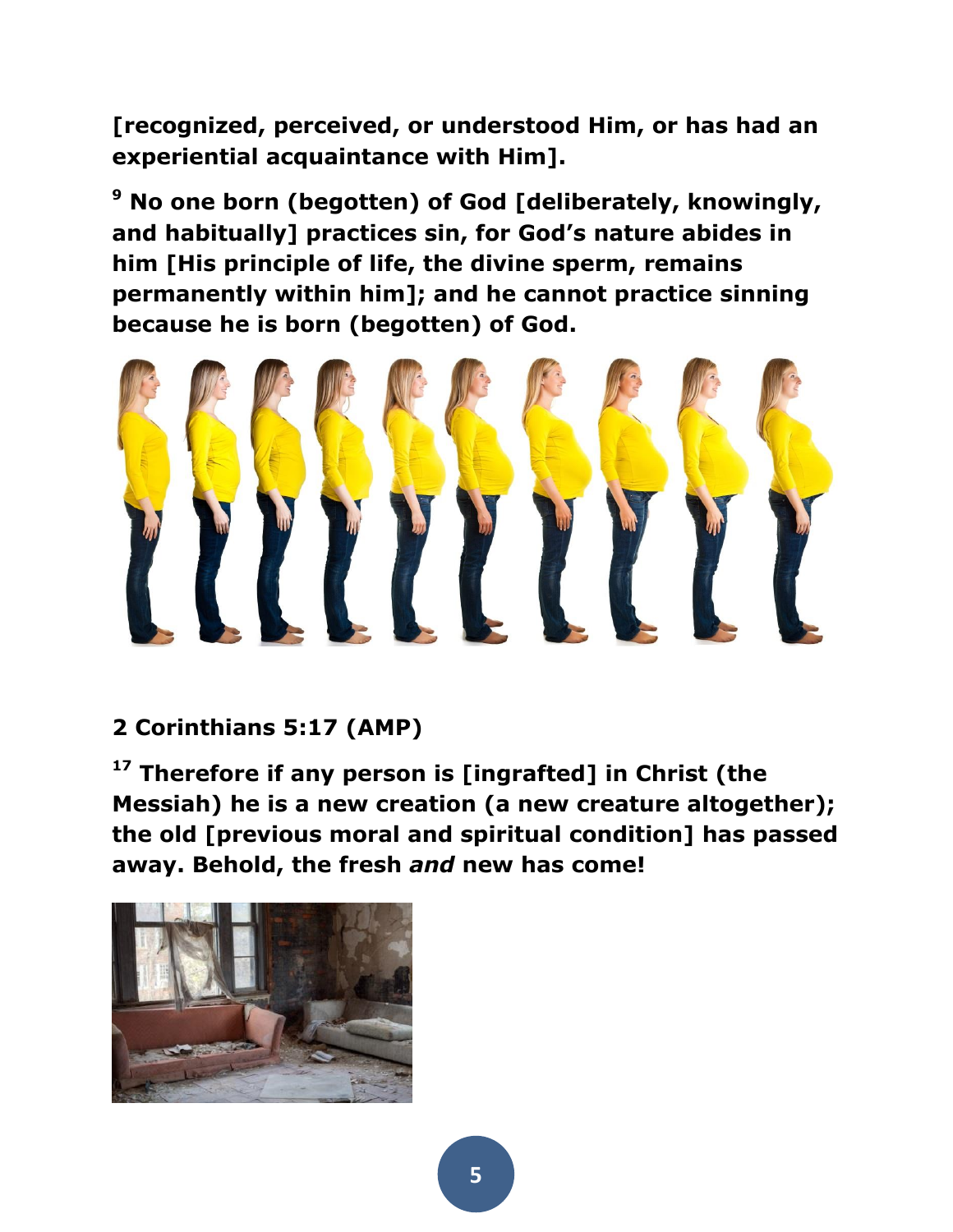

## **Ezekiel 36:26–27 (NLT)**

**<sup>26</sup> And I will give you a new heart, and I will put a new spirit in you. I will take out your stony, stubborn heart and give you a tender, responsive heart. <sup>27</sup> And I will put my Spirit in you so that you will follow my decrees and be careful to obey my regulations.**

### **John 6:51–59 (NASB95)**

**<sup>51</sup> "I am the living bread that came down out of heaven; if anyone eats of this bread, he will live forever; and the bread also which I will give for the life of the world is My flesh." <sup>52</sup> Then the Jews** *began* **to argue with one another, saying, "How can this man give us** *His* **flesh to eat?" <sup>53</sup> So Jesus said to them, "Truly, truly, I say to you, unless you eat the flesh of the Son of Man and drink His blood, you have no life in yourselves. <sup>54</sup> "He who eats My flesh and drinks My blood has eternal life, and I will raise him up on the last day. <sup>55</sup> "For My flesh is true food, and My blood is true drink. <sup>56</sup> "He who eats My flesh and drinks My blood abides in Me, and I in him. <sup>57</sup> "As the living Father sent Me, and I live because of the Father, so he who eats Me, he also will live because of Me. <sup>58</sup> "This is the bread which came down out of heaven; not as the fathers ate and died; he who eats this bread will live forever." <sup>59</sup> These things He said in the synagogue as He taught in Capernaum.**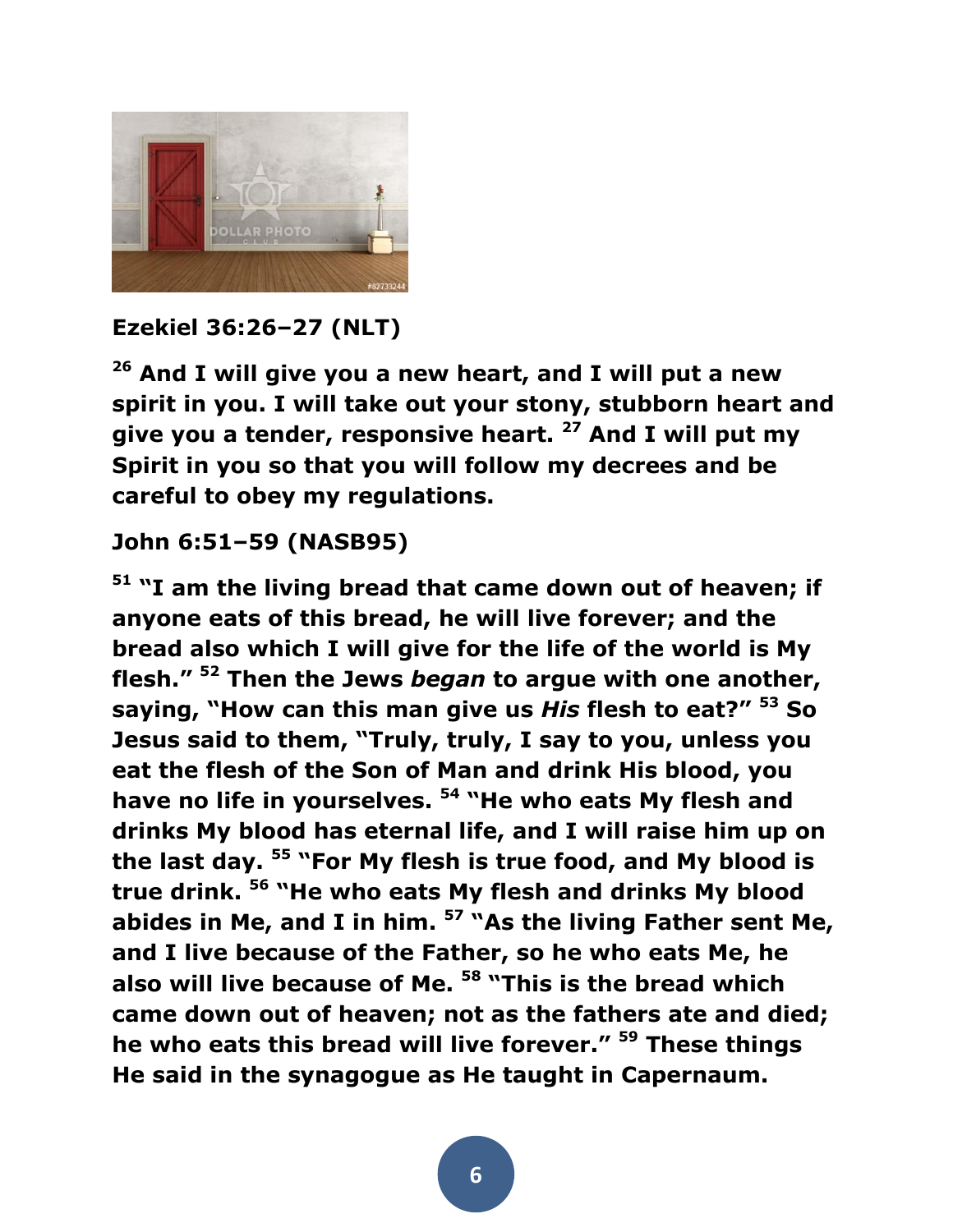```
John 6:60–66 (NASB95)
```
**<sup>60</sup> Therefore many of His disciples, when they heard** *this* **said, "This is a difficult statement; who can listen to it?" <sup>61</sup> But Jesus, conscious that His disciples grumbled at this, said to them, "Does this cause you to stumble? <sup>66</sup> As a result of this many of His disciples withdrew and were not walking with Him anymore.** 

**John 6:66** 

**<sup>66</sup> After this, many of His disciples drew back (returned to their old associations) and no longer accompanied Him.** 

**John 6:67–68 (ESV)** 

**<sup>67</sup> So Jesus said to the Twelve, "Do you want to go away as well?"** 

**<sup>68</sup> Simon Peter answered him, "Lord, to whom shall we go? You have the words of eternal life,** 

```
Hebrews 3:14 (ESV)
```
**<sup>14</sup> For we have come to share in Christ, if indeed we hold our original confidence firm to the end.** 

```
Matthew 10:21–22 (ESV)
```
**<sup>21</sup> Brother will deliver brother over to death, and the father his child, and children will rise against parents and have them put to death, <sup>22</sup> and you will be hated by all for my name's sake. But the one who endures to the end will be saved.** 

**Phil 1:21 For to me, to live is Christ and to die is gain**